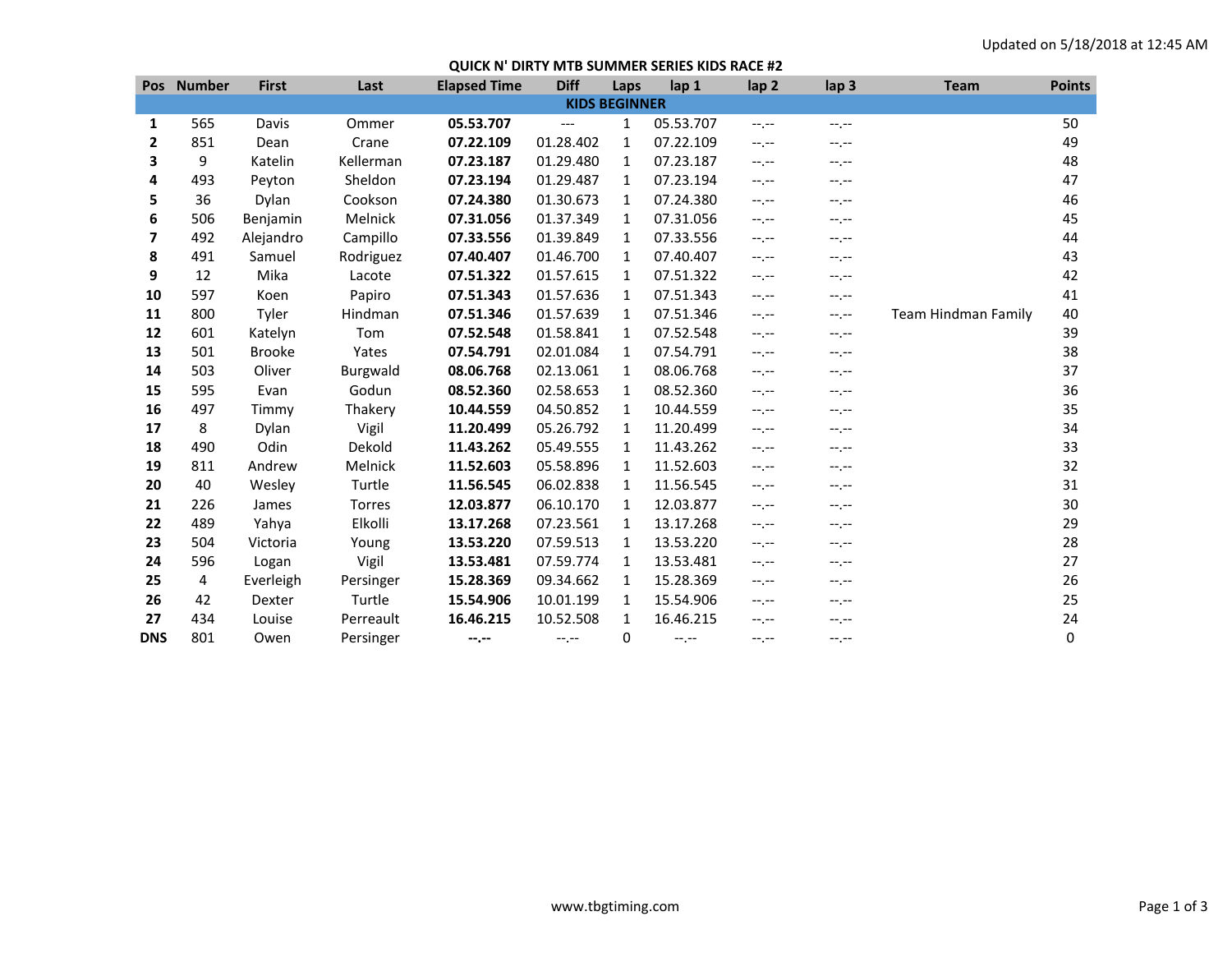## **QUICK N' DIRTY MTB SUMMER SERIES KIDS RACE #2**

| <b>Pos</b>         | <b>Number</b> | <b>First</b> | Last            | <b>Elapsed Time</b> | <b>Diff</b> | Laps | lap <sub>1</sub> | lap <sub>2</sub> | lap <sub>3</sub> | <b>Team</b>  | <b>Points</b> |
|--------------------|---------------|--------------|-----------------|---------------------|-------------|------|------------------|------------------|------------------|--------------|---------------|
| <b>KIDS EXPERT</b> |               |              |                 |                     |             |      |                  |                  |                  |              |               |
|                    | 488           | Ryan         | Lonmac          | 17.07.607           | $---$       | 3    | 06.44.607        | 05.00.000        | 05.23.000        | <b>MMR</b>   | 50            |
|                    | 10            | <b>Bryce</b> | Kellerman       | 17.13.975           | 00.06.368   | 3    | 06.44.607        | 05.12.943        | 05.16.425        | NC Composite | 49            |
| 3                  |               | Isabella     | Accardi         | 18.03.031           | 00.55.424   | 3    | 07.35.743        | 05.21.116        | 05.06.172        | Ramona Ride  | 48            |
| 4                  |               | Ingrid       | Ferguson        | 18.37.292           | 01.29.685   | 3    | 07.36.087        | 05.27.155        | 05.34.050        | Ramona Ride  | 47            |
| 5                  | 404           | Race         | Grueskin        | 19.40.604           | 02.32.997   | 3    | 07.31.715        | 05.48.434        | 06.20.455        |              | 46            |
| 6                  |               | Emma         | Accardi         | 19.46.444           | 02.38.837   | 3    | 08.35.307        | 05.42.471        | 05.28.666        | Ramona Ride  | 45            |
|                    | 90            | lan          | UNK             | 20.24.264           | 03.16.657   | 3    | 07.37.154        | 06.07.933        | 06.39.177        |              | 44            |
| 8                  | 3             | Avden        | Barney          | 20.34.354           | 03.26.747   | 3    | 07.35.136        | 06.33.449        | 06.25.769        |              | 43            |
| 9                  | 6             | Elias        | Collazo-LeBlanc | 20.59.719           | 03.52.112   | 3    | 08.01.019        | 06.28.299        | 06.30.401        |              | 42            |